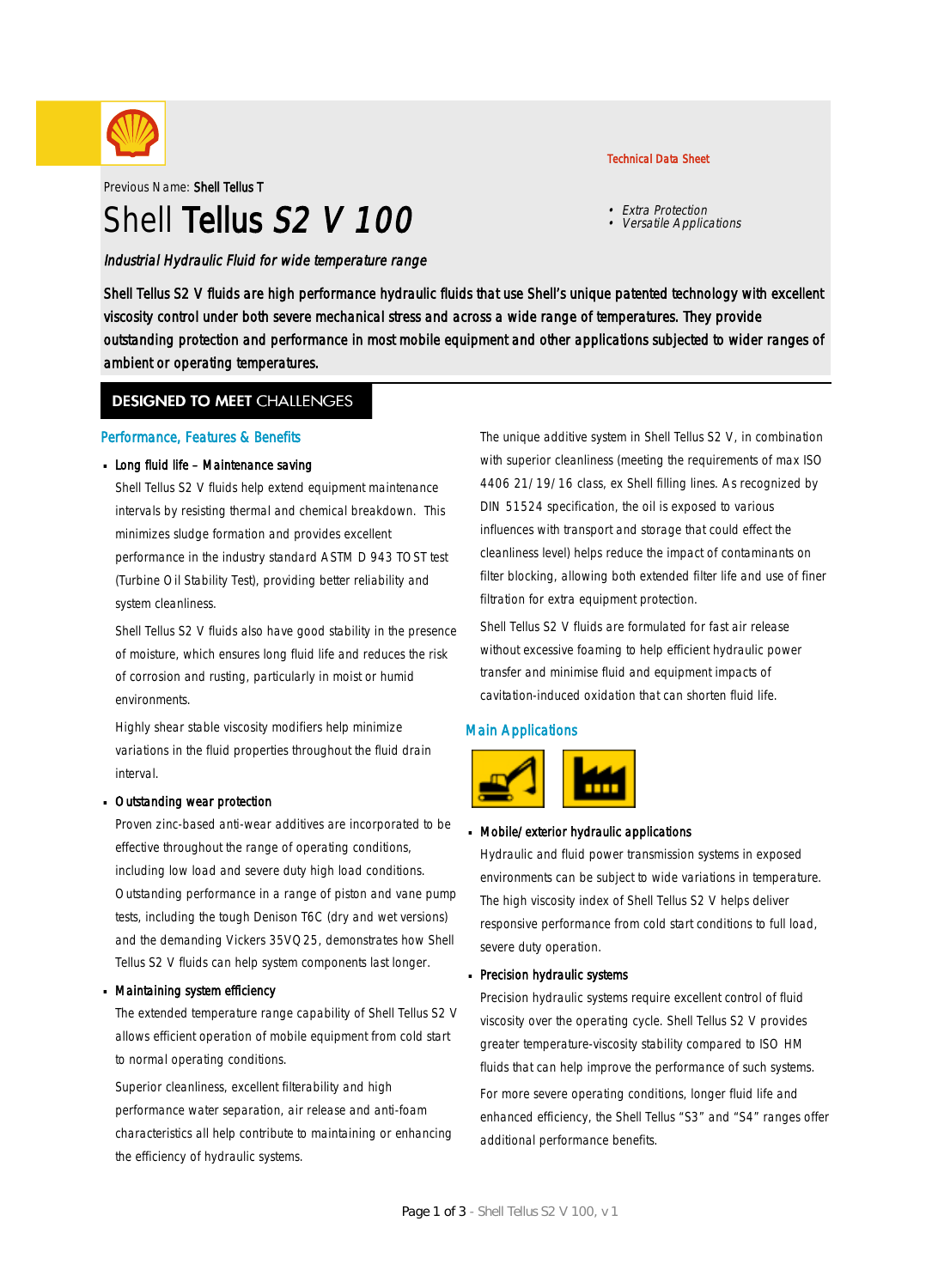#### Specifications, Approvals & Recommendations

- Denison Hydraulics (HF-0, HF-1, HF-2)
- Cincinnati Machine P-68 (ISO 32), P-70 (ISO 46), P-69 (ISO 68)
- **Eaton Vickers M-2950 S**
- **Eaton Vickers I-286 S**
- Swedish Standard SS 15 54 34 AM
- $\blacksquare$  ISO 11158 (HV fluids)
- **AFNOR NF-E 48-603**
- $-$  ASTM 6158-05 (HV fluids)
- DIN 51524 Part 3 HVLP type
- $-$  GB 111181-1-94 (HV fluids)

For a full listing of equipment approvals and recommendations, please consult your local Shell Technical Helpdesk, or the OEM Approvals website.

#### Typical Physical Characteristics

#### Compatibility & Miscibility

# Compatibility ·

Shell Tellus S2 V fluids are suitable for use with most hydraulic pumps. However, please consult your Shell Representative before using in pumps containing silver plated components.

# - Fluid Compatibility

Shell Tellus S2 V fluids are compatible with most other mineral oil based hydraulic fluids. However, mineral oil hydraulic fluids should not be mixed with other fluid types (e.g. environmentally acceptable or fire resistant fluids).

# Seal & Paint Compatibility

Shell Tellus S2 V fluids are compatible with seal materials and paints normally specified for use with mineral oils.

| <b>Properties</b>          |                  |             | Method           | Shell Tellus S2 V |
|----------------------------|------------------|-------------|------------------|-------------------|
| <b>ISO Viscosity Grade</b> |                  |             | <b>ISO 3448</b>  | 100               |
| <b>ISO Fluid Type</b>      |                  |             |                  | <b>HV</b>         |
| <b>Kinematic Viscosity</b> | $@-20°C$         | cSt         | ASTM D 445       | ٠                 |
| <b>Kinematic Viscosity</b> | @40 $^{\circ}$ C | cSt         | ASTM D 445       | 100               |
| <b>Kinematic Viscosity</b> | @100°C           | cSt         | ASTM D 445       | 14                |
| <b>Viscosity Index</b>     |                  |             | <b>ISO 2909</b>  | 142               |
| <b>Density</b>             | @15°C            | kg/l        | <b>ISO 12185</b> | 880               |
| Flash Point (COC)          |                  | $^{\circ}C$ | <b>ISO 2592</b>  | 225               |
| <b>Pour Point</b>          |                  | $^{\circ}C$ | <b>ISO 3016</b>  | $-30$             |
| Dielectric Strength*       |                  | kV          | ASTM D 877       | ٠                 |

These characteristics are typical of current production. Whilst future production will conform to Shell's specification, variations in these characteristics may occur.

\* Dielectric strength value applies only to "point of manufacture" at a Shell authorized manufacturing facility. As with all hydraulic fluids,

contamination with water or particulate leads to a reduction in dielectric strength.

#### Health, Safety & Environment

■ Guidance on Health and Safety is available on the appropriate Material Safety Data Sheet, which can be obtained from http://www.epc.shell.com/

# • Protect the Environment

Take used oil to an authorised collection point. Do not discharge into drains, soil or water.

#### Additional Information

# ■ Advice

Advice on applications not covered here may be obtained from your Shell representative.